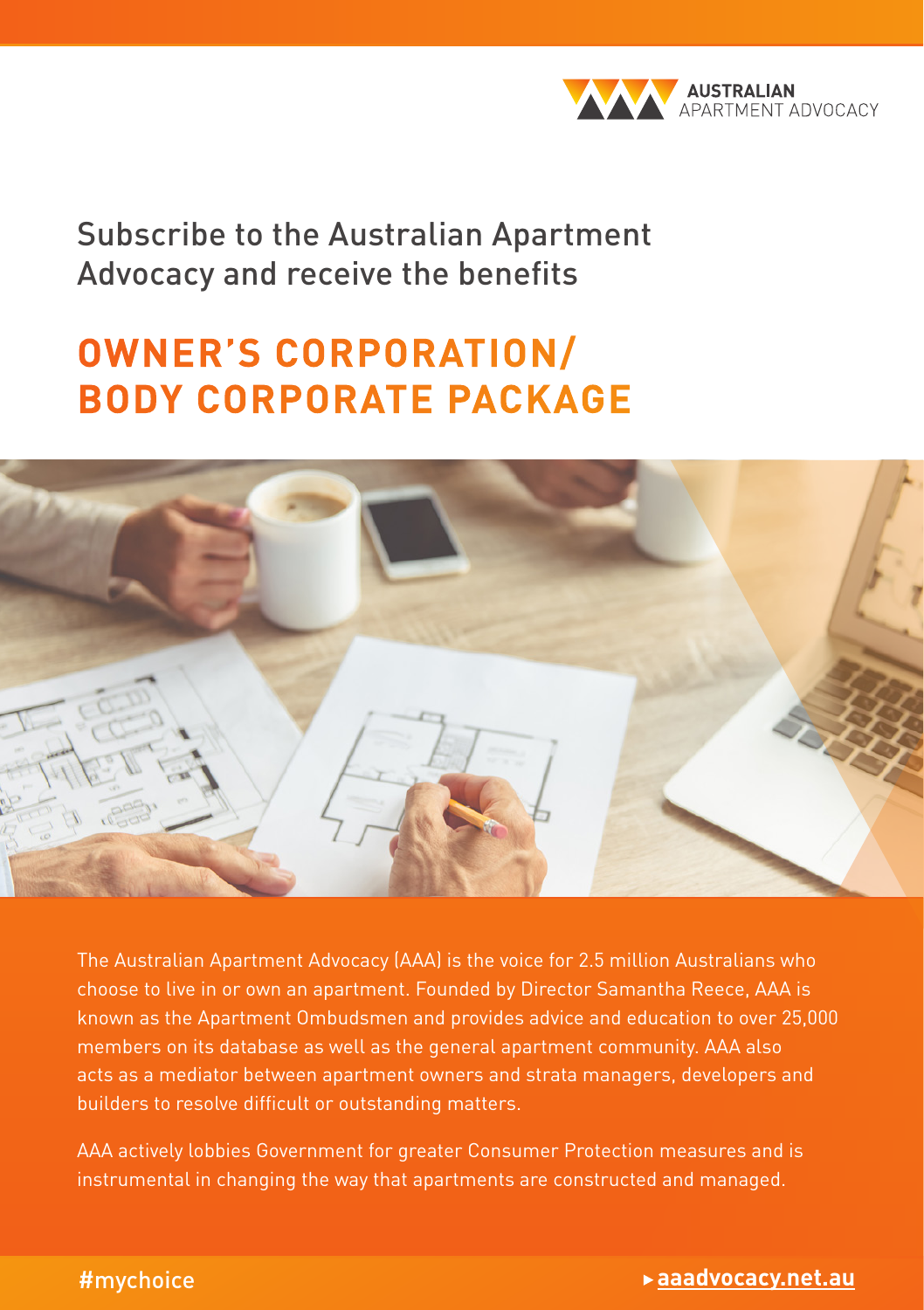This package is for Owner's Corporations/Body Corporates (OC/BC) and all their residents within the complex.

This package provides assistance with best practice in apartment living.

## **WHAT YOU RECEIVE:**

#### ♦ **Attendance for all owners to attend events FOC**

AAA offers a diverse range of topics for those apartment owners who wish to stay up to date with the latest trends in apartment living as well as contentious topics such as defects and handling disputes with your builder.

AAA provides a minimum of 12 zoom events per annum and these are recorded. So, if you happen to miss the event, you can catch up in your leisure time.

#### ♦ **A complimentary copy of the education kit for all owners**

AAA wrote the first dedicated education kit in Australia for Apartment Buyers and Owners. This outlines topics such as defects, how your rights are protected and information about levies and insurance. It is the A-Z guide for apartment living and an ideal resource for all apartment owners in understanding the nuances of apartment living.

# ♦ **Access to Committee and Strata Manager audit tools** *(for annual subscribers only)*

AAA has created two online audit tools for Committees to firstly, assess the areas in which they as a Committee are excelling and identify which areas they could improve. The second audit tool is to assess the performance of the appointed Strata Manager. This is ideal for when Committees are reviewing the management contract in identifying areas where the strata manager performs well and areas for improvement.

## ♦ **Receive one of the following complimentary services** *(for annual subscribers only)*

AAA is well connected with reputable service providers in the apartment sector. Often Committees may seek an external service provider to undertake an inspection to verify if the current companies appointed by the OC/BC are performing at their best ability. AAA members will receive one of the following at their discretion.

- Site inspection to view possible defects (max two hours on site and report)
- Site inspection of firefighting systems to determine if compliant (max two hours on site and report)
- Free financial forensics analysis (two hours of review and report)
- An initial consultation with legal service
- An initial consultation with AAA in regards to general issues relating to the developer, builder, strata manager or issues within the community